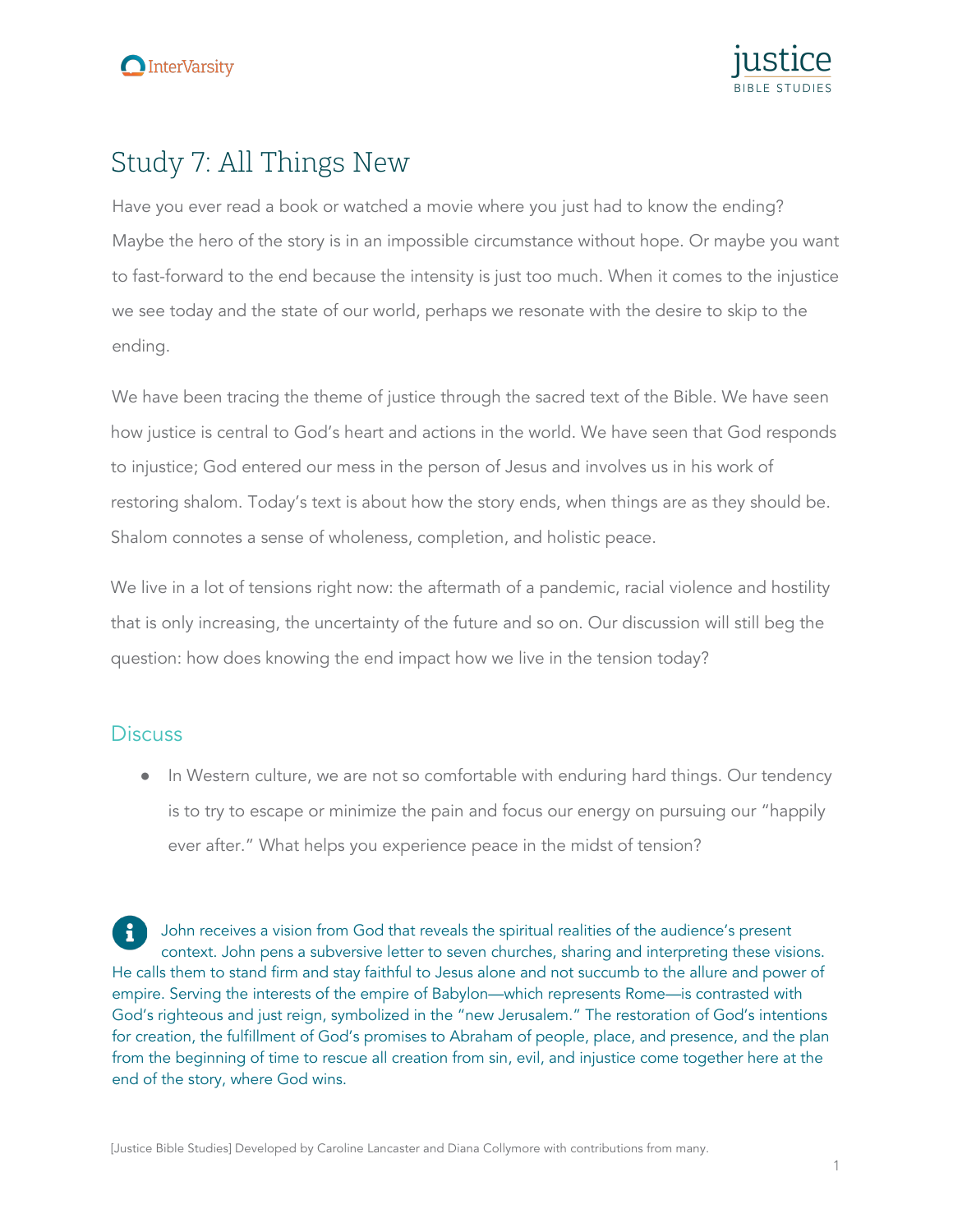

## Revelation 21:1-8,22-27

<sup>1</sup> Then I saw "a new heaven and a new earth," for the first heaven and the first earth had passed away, and there was no longer any sea. <sup>2</sup> I saw the Holy City, the new Jerusalem, coming down out of heaven from God, prepared as a bride beautifully dressed for her husband. 3 And I heard a loud voice from the throne saying, "Look! God's dwelling place is now among the people, and he will dwell with them. They will be his people, and God himself will be with them and be their God. <sup>4</sup> 'He will wipe every tear from their eyes. There will be no more death' or mourning or crying or pain, for the old order of things has passed away." <sup>5</sup> He who was seated on the throne said, "I am making everything new!" Then he said, "Write this down, for these words are trustworthy and true." <sup>6</sup> He said to me: "It is done. I am the Alpha and the Omega, the Beginning and the End. To the thirsty I will give water without cost from the spring of the water of life.<sup>7</sup> Those who are victorious will inherit all this, and I will

be their God and they will be my children. <sup>8</sup> But the cowardly, the unbelieving, the vile, the murderers, the sexually immoral, those who practice magic arts, the idolaters and all liars—they will be consigned to the fiery lake of burning sulfur. This is the second death." … 22 I did not see a temple in the city, because the Lord God Almighty and the Lamb are its temple.  $23$  The city does not need the sun or the moon to shine on it, for the glory of God gives it light, and the Lamb is its lamp. <sup>24</sup> The nations will walk by its light, and the kings of the earth will bring their splendor into it. <sup>25</sup> On no day will its gates ever be shut, for there will be no night there. 26 The glory and honor of the nations will be brought into it.<sup>27</sup> Nothing impure will ever enter it, nor will anyone who does what is shameful or deceitful, but only those whose names are written in the Lamb's book of life.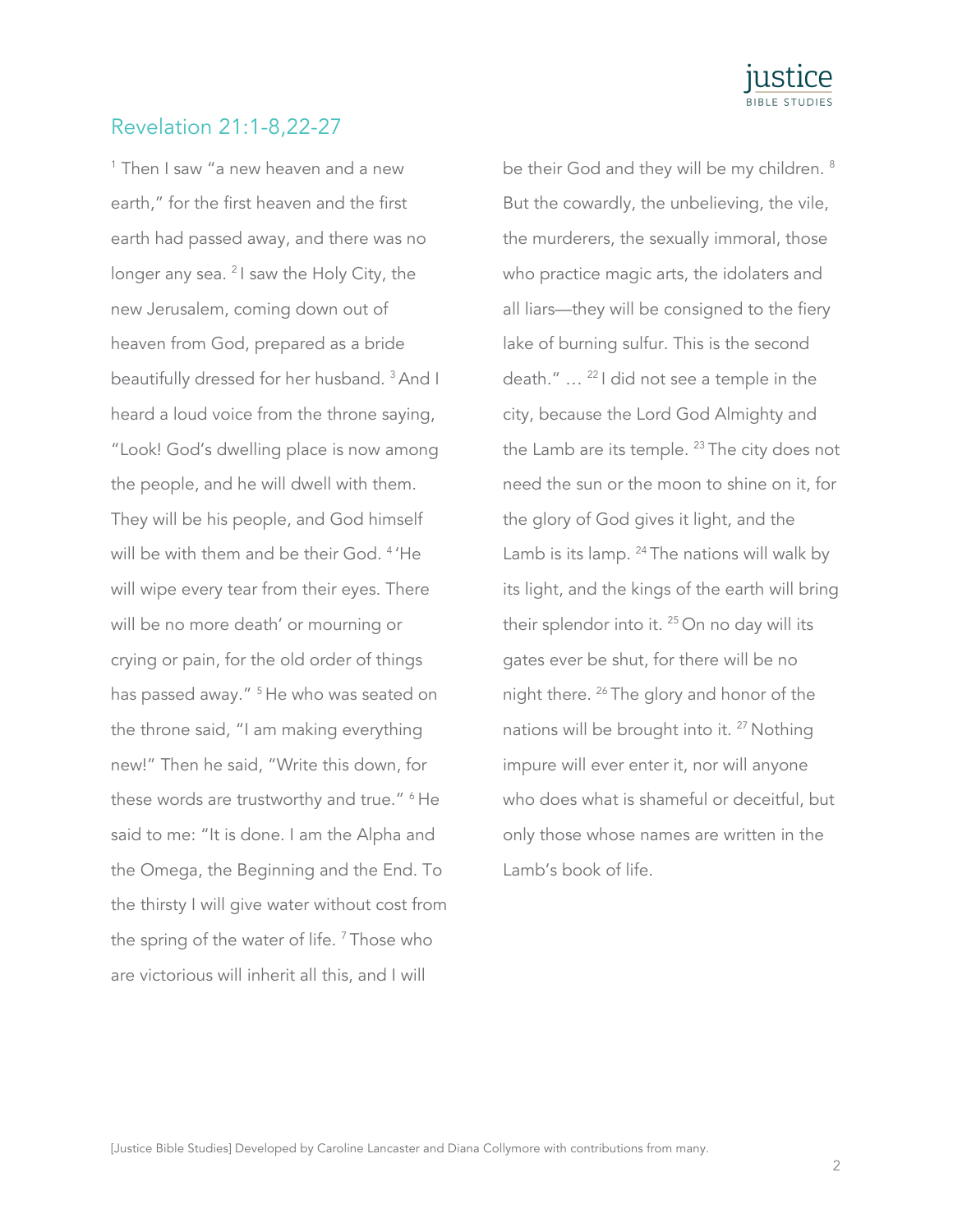

## **Discuss**

- Where do you see justice and shalom in this city? What emotions does it evoke in you?
- How might this letter encourage or challenge the churches to stand firm and stay faithful in light of their context?
- What value does our culture (or campus culture) tend to prioritize or value? How are those interests supported or in conflict with the values depicted in this passage?
- Reflecting on the Justice Bible Study series and knowing the end of the story, what impact does this have on your view of God and how you live now?
- Additional questions (optional):
	- What parallels do you see between this text and Genesis 1? (O)
	- In light of the arc of the study, what is the significance of God dwelling with the people once again? (I)
	- What thoughts or feelings arise in response to the reality that not all will experience this restoration of all things? Reflect individually on the list in verse 8. Where do you see this in the world around you? Where do you see these tendencies in yourself? (A)
		- Pause and pray a prayer of repentance. Commit these things to God and receive God's abundant forgiveness and grace.
	- What names are given to God in this passage? What do they say about Him? Which one resonates with you and why? (O/I/A)
	- What is something from your culture or community that you would bring before Jesus in this new city? What significance does it have for you or your people? How does imagining God joyfully receiving and affirming the beauty of your culture in this context impact you? (A)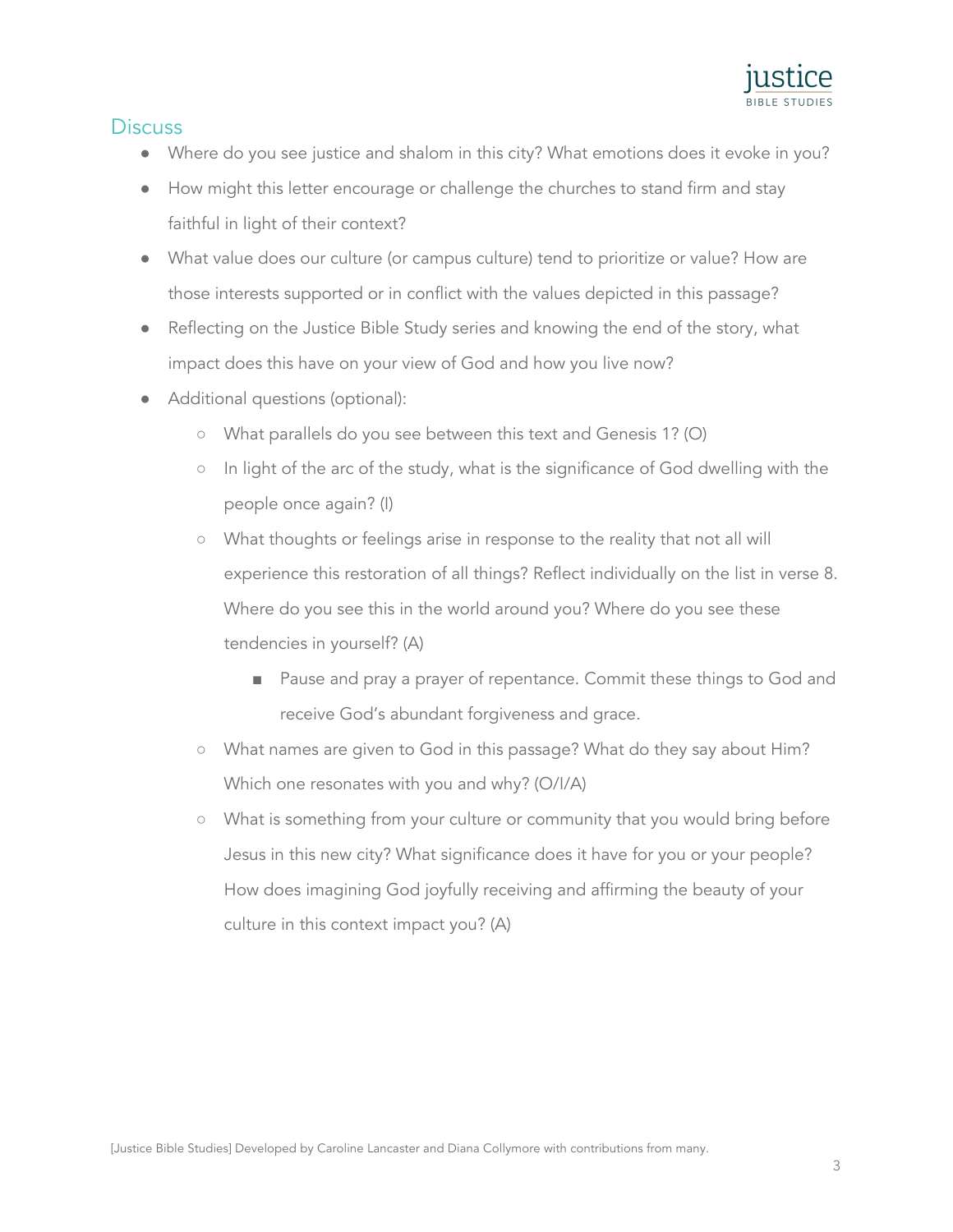

# Summary + Reflection

God's intention was for all of creation to flourish. The interconnected relationships in creation were meant to be honored and stewarded so that all could thrive. The pervasiveness of life and goodness turned to the pervasiveness of evil and violence when humanity chose power and self-interest over God's desire and design. Our actions grieve the heart of God, but God is not a passive bystander to injustice. God sees, hears, and responds to the brokenness in our world. The reality is that without God, we as human beings will *always* gravitate towards centering ourselves over God and others, hatred over forgiveness, and overconsumption and exploitation over stewardship and cultivation. God came down in the person of Jesus to bring life and liberation for *all*. The consequences of our sin and evil across time and space were crushed through Christ's broken body. But Jesus overcame. Jesus comes back to life and is a threat to evil: we can be reconciled to God and one another. In Jesus we are raised to new life, into a new humanity where we can live as Jesus calls us to live through the power of the Holy Spirit.

Our embodied witness through our pursuit of justice testifies to who God is and subverts the visible and invisible powers of our world. When we love our enemies, die to ourselves, care for the oppressed and marginalized, tear down unjust systems, and invite others to new life in Jesus, it is an act of resistance against evil, sin, and injustice. As we have seen across scripture, God is at work and invites us to participate in that work of seeking shalom for our broken world. We join the Holy Spirit in restoring our broken world because new life in Jesus is about more than just eternal, disembodied implications, but it changes the here and now. As we work for shalom on personal, communal, and systemic levels, we hold this vision of the new heavens and new earth in our hearts. We rest our hope in the just and righteous King Jesus who will restore all things.

• Take a minute to pause and listen; how might God be speaking to you?